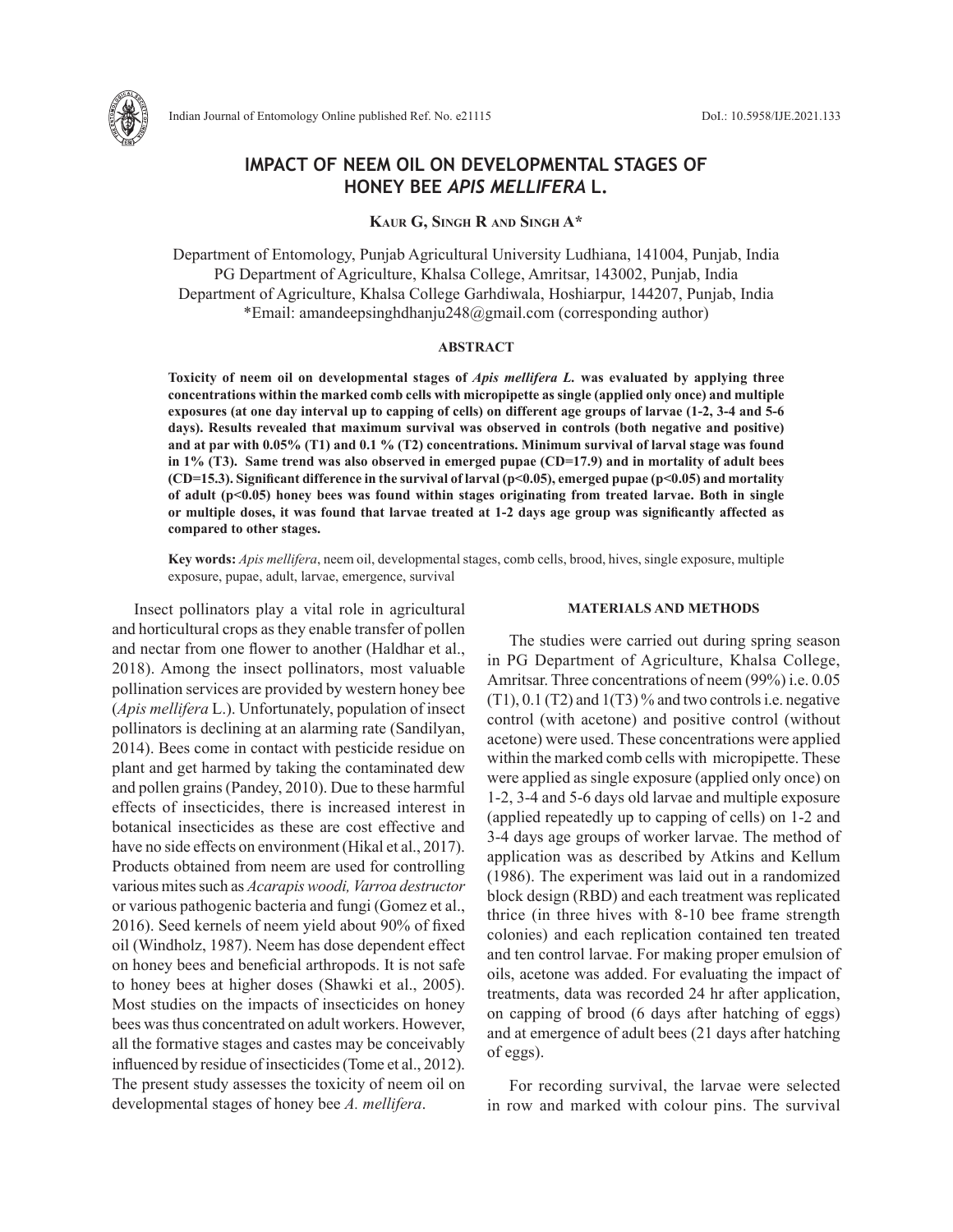was observed as number of individuals survived and thereafter, the data were converted into %. Queen excluder was used to obtain same age group eggs or larvae of *A. mellifera*, two vacant (without brood) worker brood cell combs were placed in the selected colonies and carefully placed queen bee on these combs. Next day, eggs were obtained through regular monitoring of selected combs. Combs having one day old egg were replaced with other empty selected combs in order to obtain more eggs. This process continued up to fulfilling the requirement of selected age group larvae. The concentrations were applied with a micropipette and 1 µl was applied in each worker cell. The dose (1μl) was selected according to pollen and honey feed taken by larvae on daily basis (Babendreier et al., 2004). For morphometrics, small cages were used on capped brood cells to collect emergent adults which were

later brought to the laboratory to observe variations. Morphometric evaluations were done under Magnus trinocular stereomicroscope with Magvision (Advance image analysis software). The statistical analysis was done using ICAR, WASP 1.0. Morphological characters were measured following El-Aw et al. (2012).

## **RESULTS AND DISCUSSION**

On single exposure application of neem oil to different age groups of larvae (1-2, 3-4, and 5-6 days) of *A. mellifera* larvae it was found that these caused significant impact on the survival of all developmental stages. Significant differences were observed within concentrations- 1-2 days old larvae (CD= 17.9) (Table 1). In the larval stage, % brood survival was found maximum in controls with mean 86.29 in negative and 86.66 in positive control and was at par with 0.05%

Table 1. Toxicity of neem oil on lifestages of *A. mellifera* - single and multiple exposed workers

|                                | Survived brood*(%) |                   |                            |                 |                   |                   |           |  |  |  |
|--------------------------------|--------------------|-------------------|----------------------------|-----------------|-------------------|-------------------|-----------|--|--|--|
| Treatments                     |                    | Multiple exposure | Single exposure            |                 |                   |                   |           |  |  |  |
|                                | $1-2$ day          | $3-4$ day         | 5-6 day                    | Mean            | $1-2$ day         | $3-4$ day         | Mean      |  |  |  |
| Negative control               | $90.00 \pm 5.77$   | $83.33 \pm 11.54$ | $85.55 \pm 1.92$           | 86.29           | $90.00 \pm 5.77$  | $83.33 \pm 11.54$ | 86.665    |  |  |  |
| Positive control               | $86.66 \pm 15.27$  | $86.66 \pm 11.54$ | $86.66 \pm 15.27$          | 86.66           | $86.66 \pm 15.27$ | $86.66 \pm 5.77$  | 86.66     |  |  |  |
| 0.05(T1)                       | $83.33 \pm 15.27$  | $76.66 \pm 5.77$  | $83.33 \pm 5.77$           | 81.10           | $76.66 \pm 20.81$ | $80.00 \pm 17.32$ | 78.33     |  |  |  |
| 0.1(T2)                        | $83.33 \pm 5.77$   | $80.00 \pm 17.32$ | 82.22<br>$83.33 \pm 15.27$ |                 | $73.33 \pm 15.27$ | $70.00 \pm 17.32$ | 71.665    |  |  |  |
| 1(T3)                          | $63.33 \pm 5.77$   | $66.66 \pm 5.77$  | $73.33 \pm 15.27$          | 67.77           | $50.00 \pm 10.00$ | $50.00 \pm 10.00$ | 50        |  |  |  |
| CD(0.05)                       | 17.99              | N.S               | N.S                        |                 | 25.46             | <b>NS</b>         |           |  |  |  |
| Capped brood*(%)               |                    |                   |                            |                 |                   |                   |           |  |  |  |
|                                |                    | Multiple exposure |                            |                 | Single exposure   |                   |           |  |  |  |
| Treatments                     | $1-2$ day          | $3-4$ day         | 5-6 day                    | Mean            | $1-2$ day         | $3-4$ day         | Mean      |  |  |  |
| Negative control               | $81.11 \pm 3.84$   | $80.00 \pm 10.00$ | 78.88±7.69                 | 79.99667        | $81.11 \pm 3.84$  | 78.88±10.00       | 79.995    |  |  |  |
| Positive control               | $83.33 \pm 15.27$  | $83.33 \pm 15.27$ | $83.33 \pm 15.27$          | 83.33           | $83.33 \pm 15.27$ | $83.33 \pm 11.54$ | 83.33     |  |  |  |
| 0.05(T1)                       | $76.66 \pm 11.54$  | $66.66 \pm 11.54$ | $76.66 \pm 15.27$          | 73.32667        | $73.33 \pm 15.27$ | $76.66 \pm 20.81$ | 74.995    |  |  |  |
| 0.1(T2)                        | $73.33 \pm 5.77$   | $70.00 \pm 10.00$ | $70.00 \pm 10.00$          | 71.11           | $60.00 \pm 10.00$ | $63.33 \pm 5.77$  | 61.665    |  |  |  |
| 1(T3)                          | $56.66 \pm 5.77$   | $56.66 \pm 15.27$ | $56.66 \pm 15.27$          | 56.66           | $50.00 \pm 10.00$ | $46.66 \pm 15.27$ | 48.33     |  |  |  |
| CD(0.05)                       | N.S                | N.S               | N.S                        |                 | 21.2              | <b>NS</b>         |           |  |  |  |
| Emerged brood $*(\%)$          |                    |                   |                            |                 |                   |                   |           |  |  |  |
|                                |                    | Multiple exposure |                            | Single exposure |                   |                   |           |  |  |  |
| Treatments                     | $1-2$ day          | $3-4$ day         | $5-6$ day                  | Mean            | $1-2$ day         | $3-4$ day         | Mean      |  |  |  |
| Negative control               | $80.00 \pm 3.33$   | $70.00 \pm 10.00$ | $77.77 \pm 6.93$           | 75.92333        | $80.00 \pm 3.33$  | 77.77±10.00       | 78.885    |  |  |  |
| Positive control               | $83.33 \pm 15.27$  | $76.66 \pm 20.81$ | $83.33 \pm 15.27$          | 81.10667        | $83.33 \pm 15.27$ | $83.33 \pm 10.00$ | 83.33     |  |  |  |
| 0.05(T1)                       | $70.00 \pm 10.00$  | $60.00 \pm 10.00$ | $73.33 \pm 15.27$          | 67.77667        | $70.00 \pm 20.00$ | $76.66 \pm 20.81$ | 73.33     |  |  |  |
| 0.1(T2)                        | $63.33 \pm 5.77$   | $60.00 \pm 10.00$ | $70.00 \pm 10.00$          | 64.44333        | $56.66 \pm 5.77$  | $53.33 \pm 15.27$ | 54.995    |  |  |  |
| 1(T3)                          | $46.66 \pm 11.54$  | $46.66 \pm 15.27$ | $53.33 \pm 11.54$          | 48.88333        | $50.00 \pm 10.00$ | $46.66 \pm 15.27$ | 48.33     |  |  |  |
| CD(0.05)                       | 17.91              | N.S               |                            |                 | 22.9              | <b>NS</b>         |           |  |  |  |
| Mortality*(%) of treated larva |                    |                   |                            |                 |                   |                   |           |  |  |  |
|                                |                    | Multiple exposure |                            |                 | Single exposure   |                   |           |  |  |  |
| Treatments                     | $1-2$ day          | $3-4$ day         | $5-6$ day                  | Mean            | $1-2$ day         | $3-4$ day         | Mean      |  |  |  |
| Negative control               | $22.22 \pm 1.92$   | $20.00 \pm 10.00$ | $22.22 \pm 6.93$           | 21.48           | $22.22 \pm 1.92$  | $22.22 \pm 10.00$ | 22.22     |  |  |  |
| Positive control               | $23.33 \pm 20.81$  | $23.33 \pm 10.00$ | $16.66 \pm 15.27$          | 21.10           | $23.33 \pm 20.81$ | $16.66 \pm 10.00$ | 19.995    |  |  |  |
| 0.05(T1)                       | $30.00 \pm 10.00$  | $40.00 \pm 20.81$ | $26.66 \pm 15.27$          | 32.22           | $30.00 \pm 20.00$ | $23.33 \pm 20.81$ | 26.665    |  |  |  |
| 0.1(T2)                        | $36.66 \pm 5.77$   | $40.00 \pm 10.00$ | $30.00 \pm 10.00$          | 35.55           | $43.33 \pm 5.77$  | $36.66 \pm 5.77$  | 39.995    |  |  |  |
| 1(T3)                          | $53.33 \pm 11.54$  | $53.33 \pm 15.27$ | $46.66 \pm 11.54$          | 51.10           | $50.00 \pm 10.00$ | $0.00 \pm 0.00$   | 25        |  |  |  |
| CD(0.05)                       | 15.3               | N.S               | N.S                        |                 | 15.08             | <b>NS</b>         | (1, 1, 1) |  |  |  |

*(contd.)*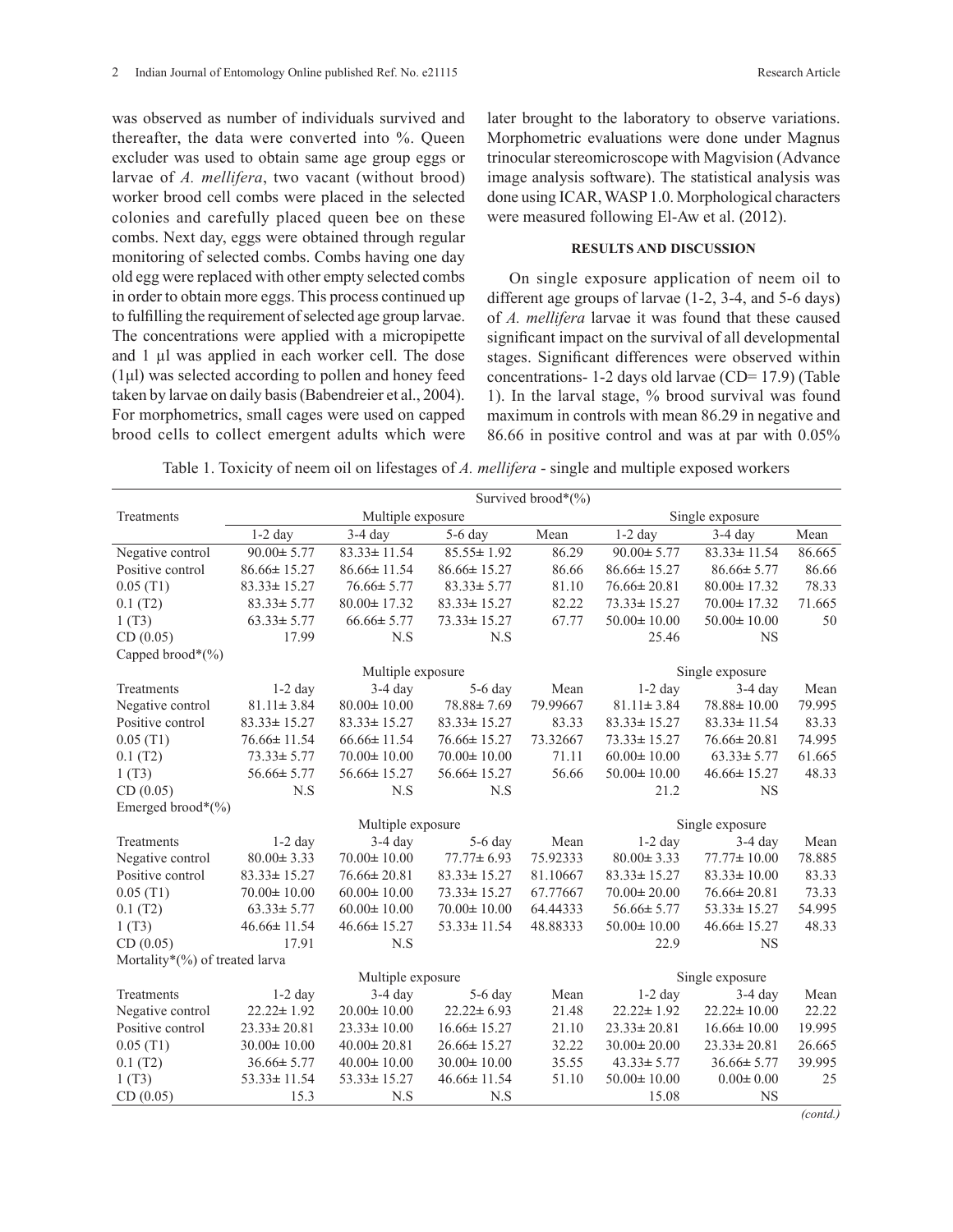|  | (Table 1 contd.) |
|--|------------------|

|                |                                                                          |                         | <i>(Table 1 conta)</i> |
|----------------|--------------------------------------------------------------------------|-------------------------|------------------------|
| S.No.          | Treatment                                                                | Affected stage          | p(0.05)                |
|                | Single exposed larvae                                                    |                         |                        |
|                |                                                                          | Larvae                  | 0.7542                 |
| $\overline{2}$ | Within different age group of larvae                                     | Capped pupae            | 0.9097                 |
| 3              | $(df=2)$                                                                 | Emerged pupae           | 0.5387                 |
| 4              |                                                                          | Mortality               | 0.6858                 |
| 5              |                                                                          | Larvae                  | $0.00025*$             |
| 6              | Within different concentrations of neem oil                              | Capped pupae            |                        |
| 7              | $(df=2)$                                                                 | Emerged pupae           | $0.00016*$             |
| 8              |                                                                          | Mortality               | $0.00006*$             |
|                | Multiple exposed larvae                                                  |                         |                        |
| 1              |                                                                          | Larvae                  | 0.8937                 |
| $\overline{2}$ | Within different age group of larvae                                     | Capped pupae            | 0.9817                 |
| 3              | $(df=2)$                                                                 | Emerged pupae           | 0.8533                 |
| 4              |                                                                          | Mortality               | 0.1226                 |
| 5              |                                                                          | Larvae                  |                        |
| 6              | Within different concentrations of neem oil                              | Capped pupae            |                        |
| 7              | $(df=2)$                                                                 | Emerged pupae           |                        |
| 8              |                                                                          | Mortality               |                        |
|                | Difference between single and multiple doses                             |                         |                        |
| 1.             | Difference between single and multiple doses in larvae $(df=1)$          | 1-2 days treated larvae | 0.4976                 |
| 2.             |                                                                          | 3-4 days treated larvae | 0.5489                 |
| 3.             | Difference between single and multiple doses in capped pupae $(df=1)$    | 1-2 days treated larvae | 0.5725                 |
| 4.             |                                                                          | 3-4 days treated larvae | 0.8542                 |
| 5.             | Difference between single and multiple doses in emerged pupae $(df=1)$   | 1-2 days treated larvae | 0.9441                 |
| 6.             |                                                                          | 3-4 days treated larvae | 0.5992                 |
| 7.             | Difference between single and multiple doses in adult mortality $(df=1)$ | 1-2 days treated larvae | 0.934                  |
| 8.             |                                                                          | 3-4 days treated larvae | 0.105                  |
| 9.             |                                                                          | Larvae                  | 0.516                  |
| 10.            | Mean difference between single and multiple doses $(df=1)$               | Capped pupae            | 0.707                  |
| 11.            |                                                                          | Emerged pupae           | 0.819                  |
| 12.            |                                                                          | Mortality in adults     | 0.303                  |

concentration (81.10%) and T2 (0.1%) (82.22%) concentrations. Minimum survival of larval stage was found in T3 (1%) concentration. Same trend was also observed in emerged pupae (CD= 17.9) and in adult bees mortality (CD= 15.3). According to Xavier et al. (2015), neem oil has an acute toxicity to both larvae and adult workers of *A. mellifera*. Extracts of neem oil were acutely toxic to immature stages of honey bees (Rembold et al., 1980). The death of *A. mellifera* pupae exposed to neem oil might be due to effect on the insect ecdysis (Riba et al., 2003, Pineda et al., 2009, Mhazo et al., 2011). Significant difference in the survival of larvae (Table-1) ( $p<0.05$ ,  $p=0.00025$ ), emerged pupae  $(p<0.05, p=0.00016)$  and mortality of adult  $(p<0.05,$ p=0.00006) was also found within stages originated from larvae treated different concentrations. In larval stage, minimum survival was found in T3 (1%) dose and maximum in controls. Same trend was observed in survival of emerged pupae. In the mortality of adult bees, it was seen that with increased concentration, the mortality also increased. Minimum mortality was observed in controls and maximum was found in T3

concentration. However, in capped pupa, significant difference was not found within concentrations. According to Xavier et al. (2015), adult workers originated from larvae fed on a diet with botanical insecticide residues depicted significant differences among treatments. Neem oil caused mortality at the starting of the larval stages and at the emergence of adult bees.

It was observed that each treated larval age group respond equally to single exposure of neem oil, however, significant concentration dependent effect was observed. T3 (1%), the maximum concentration, resulted in minimum survival of larvae, capped pupae, emerged pupae and mortality of adult. Small or recommended concentration of neem oil has no adverse effect, but increased concentration can lead to adverse effects on developmental stages. After multiple exposure to different age groups of larvae significant difference within different concentrations was found in 1-2 days old treated larvae. Maximum survival was reported in controls and minimum was found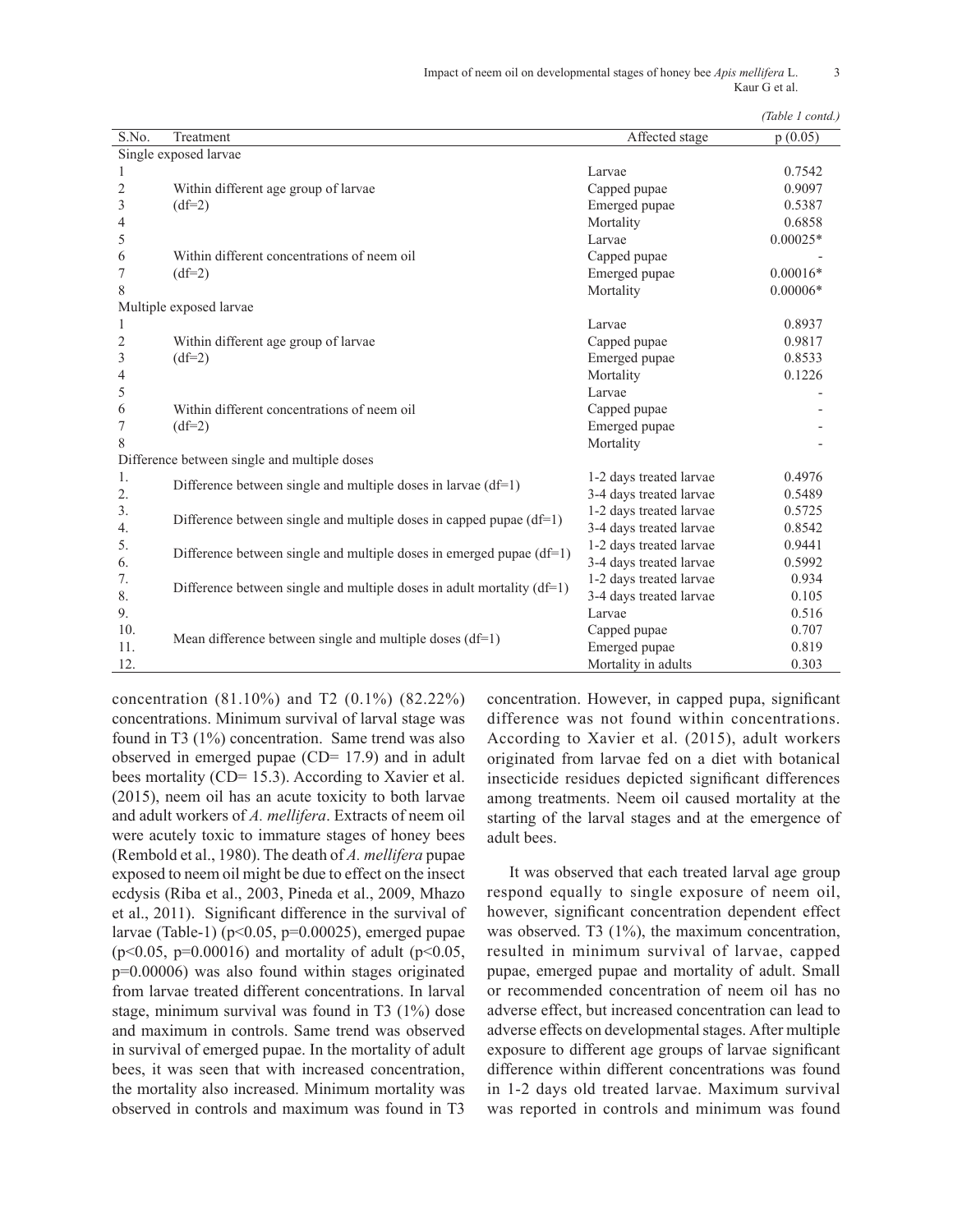| Treatments    | Head*      |            | Thorax*    | Fore wing* |            | Hind wing* |            | Hind             | Abdomen*   |            | Weight    |
|---------------|------------|------------|------------|------------|------------|------------|------------|------------------|------------|------------|-----------|
|               | Height     | Width      | Length     | Length     | Width      | Length     | Width      | $leg*$<br>Length | Length     | Width      | (g)       |
| $1-2$ day     |            |            |            |            |            |            |            |                  |            |            |           |
| NC            | $3.47 \pm$ | $3.62 \pm$ | $4.30 \pm$ | $9.23 \pm$ | $3.01 \pm$ | $6.46\pm$  | $1.80 \pm$ | $10.22 \pm$      | $6.05\pm$  | $5.83 \pm$ | $0.02\pm$ |
|               | 0.20       | 0.10       | 0.06       | 0.03       | 0.01       | 0.01       | 0.01       | 0.02             | 0.02       | 0.10       | 0.02      |
| $\mathcal{C}$ | $3.61 \pm$ | $3.63 \pm$ | $4.31 \pm$ | $9.20 \pm$ | $2.98 +$   | $6.59 \pm$ | $1.72 \pm$ | $10.12\pm$       | $6.00 \pm$ | $5.74 \pm$ | $0.03\pm$ |
|               | 0.11       | 0.11       | 0.06       | 0.03       | 0.01       | 0.26       | 0.03       | 0.11             | 0.01       | 0.15       | 0.01      |
| 0.05(T1)      | $3.70 \pm$ | $3.70 \pm$ | $4.35 \pm$ | $9.24 \pm$ | $3.02 +$   | $6.46 \pm$ | $1.81 \pm$ | $10.12+$         | $6.06 \pm$ | $5.70 \pm$ | $0.02\pm$ |
|               | 0.01       | 0.01       | 0.02       | 0.00       | 0.00       | 0.02       | 0.00       | 0.12             | 0.00       | 0.24       | 0.01      |
| 0.1(T2)       | $3.46 \pm$ | $3.70 \pm$ | $4.25 \pm$ | $9.10 \pm$ | $3.01 \pm$ | $6.34 \pm$ | $1.80 \pm$ | $9.94 \pm$       | $6.02\pm$  | $4.76\pm$  | $0.04\pm$ |
|               | 0.00       | 0.01       | 0.04       | 0.08       | 0.00       | 0.02       | 0.01       | 0.03             | 0.03       | 0.07       | 0.01      |
| 1(T3)         | $3.22 \pm$ | $3.46 \pm$ | $4.02\pm$  | $8.67\pm$  | $2.78 \pm$ | $6.05 \pm$ | $1.59 \pm$ | $9.72 \pm$       | $5.75 \pm$ | $4.73 \pm$ | $0.02\pm$ |
|               | 0.01       | 0.00       | 0.03       | 0.04       | 0.00       | 0.02       | 0.01       | 0.07             | 0.04       | 0.14       | 0.01      |
| CD(0.05)      | 0.21       | <b>NS</b>  | 0.1        | 0.08       | 0.01       | 0.24       | 0.03       | 0.17             | 0.05       | 0.27       | <b>NS</b> |
| $3-4$ Day     |            |            |            |            |            |            |            |                  |            |            |           |
| NC            | $3.21 \pm$ | $3.61 \pm$ | $4.36\pm$  | $9.23 \pm$ | $2.99 \pm$ | $6.46 \pm$ | $1.81 \pm$ | $10.20 \pm$      | $6.04 \pm$ | $4.73+$    | $0.03\pm$ |
|               | 0.03       | 0.13       | 0.02       | 0.03       | 0.01       | 0.01       | 0.01       | 0.02             | 0.02       | 0.07       | 0.01      |
| $\mathcal{C}$ | $3.19+$    | $3.62 \pm$ | $4.24 \pm$ | $9.20 \pm$ | $3.00 \pm$ | $6.41 \pm$ | $1.79 +$   | $10.22 \pm$      | $6.01 \pm$ | $4.70 \pm$ | $0.02 +$  |
|               | 0.03       | 0.14       | 0.04       | 0.03       | 0.01       | 0.04       | 0.01       | 0.01             | 0.03       | 0.33       | 0.01      |
| 0.05(T1)      | $3.21 \pm$ | $3.70 \pm$ | $4.36\pm$  | $9.24 \pm$ | $3.70 \pm$ | $6.46 \pm$ | $1.81 \pm$ | $10.20 \pm$      | $6.06\pm$  | $4.76 \pm$ | $0.02 +$  |
|               | 0.01       | 0.02       | 0.01       | 0.00       | 0.02       | 0.03       | 0.00       | 0.05             | 0.00       | 0.23       | 0.01      |
| 0.1(T2)       | $3.20 \pm$ | $3.69 \pm$ | $4.28 \pm$ | $9.10 \pm$ | $3.69 \pm$ | $6.33 \pm$ | $1.80 \pm$ | $9.96 \pm$       | $5.97\pm$  | $4.10+$    | $0.03\pm$ |
|               | 0.00       | 0.02       | 0.07       | 0.08       | 0.02       | 0.046      | 0.01       | 0.06             | 0.02       | 0.28       | 0.02      |
| 1(T3)         | $2.95 \pm$ | $3.45 \pm$ | $4.01 \pm$ | $8.67\pm$  | $3.45 \pm$ | $6.09 \pm$ | $1.61 \pm$ | $9.67 \pm$       | $5.72 +$   | $4.10+$    | $0.02\pm$ |
|               | 0.01       | 0.01       | 0.04       | 0.04       | 0.01       | 0.05       | 0.02       | 0.17             | 0.02       | 0.21       | 0.01      |
| $CD$ (p=0.05) | 0.03       | <b>NS</b>  | 0.06       | 0.08       | 0.02       | 0.06       | 0.03       | 0.17             | 0.05       | 0.47       | <b>NS</b> |

Table 2. Morphometrics of emerging bees after neem oil treatment (on 1-2 and 3-4 day treated worker larvae of *A. mellifera*)

NC= Control without any solvent; C= Control with solvent; NS- Non-significant; Mean**±** SD (mm)\*

at highest (T3) dose. Same trend was also observed with capped pupae and emerged adults. Significant variation within doses was also seen in adults emerged from 1-2 days old treated larvae. Single and multiple exposure of neem oil did not show significant difference in larval survival, capped pupae, pupae survival and mortality of adult bees. However, 1-2 days old larvae are most susceptible. According to Gomez et al. (2016), adequate concentrations of neem oil may control *Varroa destructor* without affecting the colonies of bees. However, mortality of the brood increased with increased the concentration of neem oil and most susceptible phases of honey bees were eggs and first instar larvae. Morphometric variation was observed in adult bees originating from 1-2 days old treated larvae and significant variation was found in all morphological parameters except head width. Similar trend was also observed in 3-4 days old exposed larvae (Table 2). These results coincide with the results of Melathopoulos et al. (2000) that neem oil formulations might have negative effect on the development of *A. mellifera* larvae. According to Savarimuthu et al. (2004), this observation

can be attributed to this botanical insecticide, which reduced the food conversion rates in the worker larvae. Thus, neem oil has no adverse effect on *A. mellifera* at recommended concentration.

### **ACKNOWLEDGEMENTS**

The authors thank the Head, PG Department of Agriculture and Principal, Khalsa College, Amritsar for providing necessary facilities.

### **REFERENCES**

- Atkins E I, Kellum D. 1986. Comparative morphogenic and toxicity studies on the effect of pesticides on honeybee brood. Journal of Apiculture Research 25: 242-255.
- Babendreier D, Kalberer N, Romeis J, Fluri P, Bigler F. 2004. Pollen consumption in honey bee larvae: a step forward in the risk assessment of trangenic plants. Apidologie 35: 293-300.
- El-Aw M A, Kh A D, Kh S A E, Abo-Shara H. 2012. Measuring the morphological characters of honey bee (*Apis mellifera*) using a simple semi-automatic technique. Journal of American Science 8: 558-564.
- Gomez R G, Colina G O, Jimenez J A V, Galicia M T S, Valdivia C B P, Rincon J A S. 2016. Effects of neem (*Azadirahta indica*) on honey